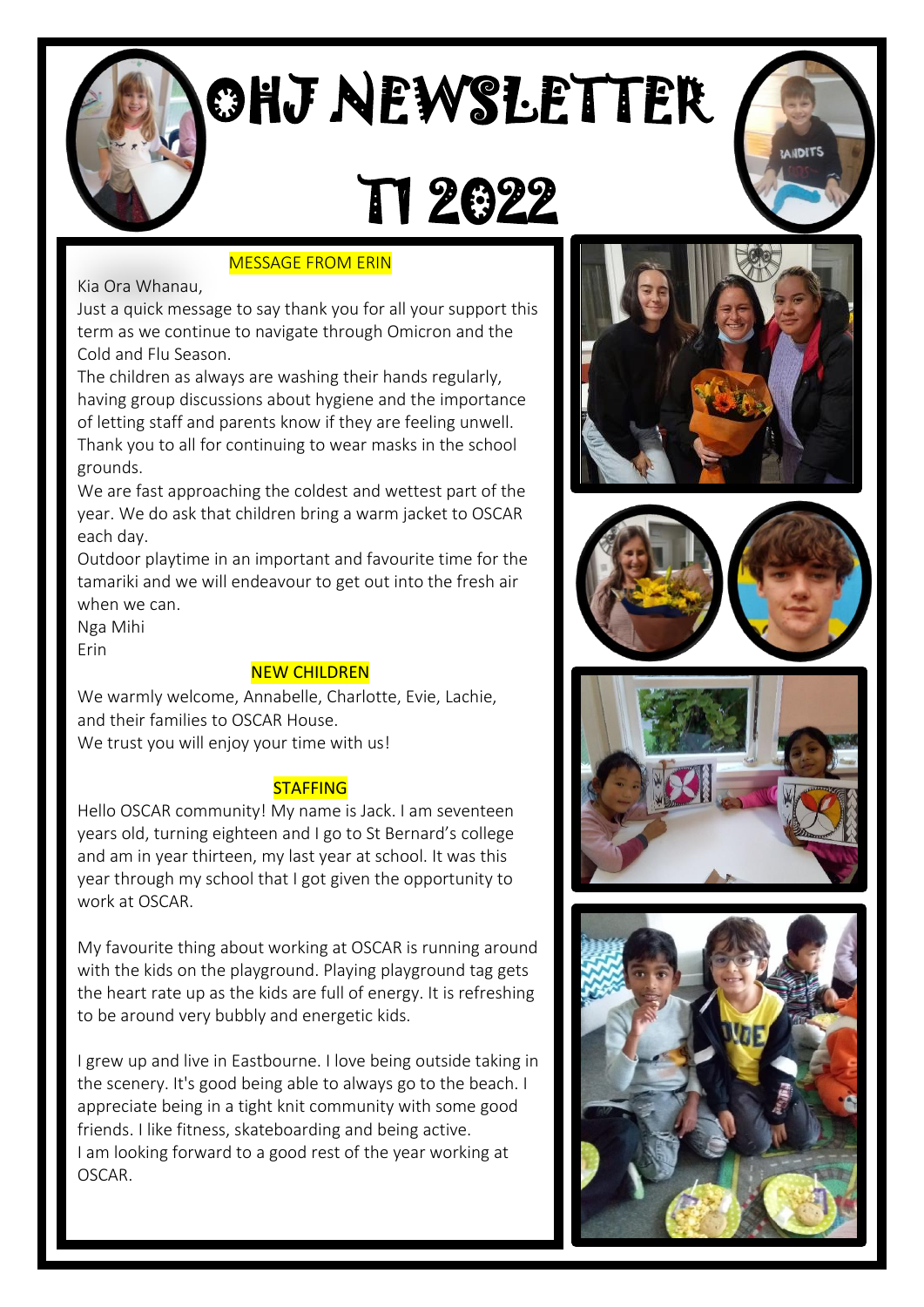#### PROGRAMME PLAN

#### Art & Crafts

The children have been super busy this term.  

We have done some amazing art and crafts: Winter Colouring, Key Rings, Clay Candle Holders, String Painting, Cotton Tip Canvas, Origami Butterflies, Spiral Snakes.

Coming up later in the term we will be making Poi, Ribbon Rainbows, Stain glassed Pictures, Patty Flowers, Newspaper Hats, and many much more.

#### SPIRAL SNAKES WITH CINDY

Recently I got to assist the children in making cool PAPER SNAKES. The children carefully coloured the bodies with pastels making them wonderfully vibrant. The cutting was a little tricky so I assisted them when they need a bit of a hand. What fun was had twirling around and hissing with their new wee pet.

#### COTTON BUD TREES WITH NINA

The children painted some amazing dot art trees. They all chose amazing colours and some even mixed the colours that they had chosen. It's nice getting to see their creativity shining through in their own artwork.

#### MOTHER'S DAY CRAFTS WITH ERIN

The children were excited to make some beautiful gifts for their mums to celebrate Mother's Day.

Clay Candle Holders, Bookmarks, and beautiful pictures of flowers.

We loved hearing all the reason why the children have the best mums ever!

#### PINK SHIRT DAY WITH NINA

For pink shirt day the children got to make pink shirts with their own special messages on them like Be kind, no bullying & kindness is free. Then we laminated them and added string so they could wear them around as necklaces.

#### GROUP GAMES

This terms' favourites are Beans, Vegetable, Touch Blue, Chain Tag, Circle Hoop, and Buddy up.

We aim to play at least 2 group games per day!  







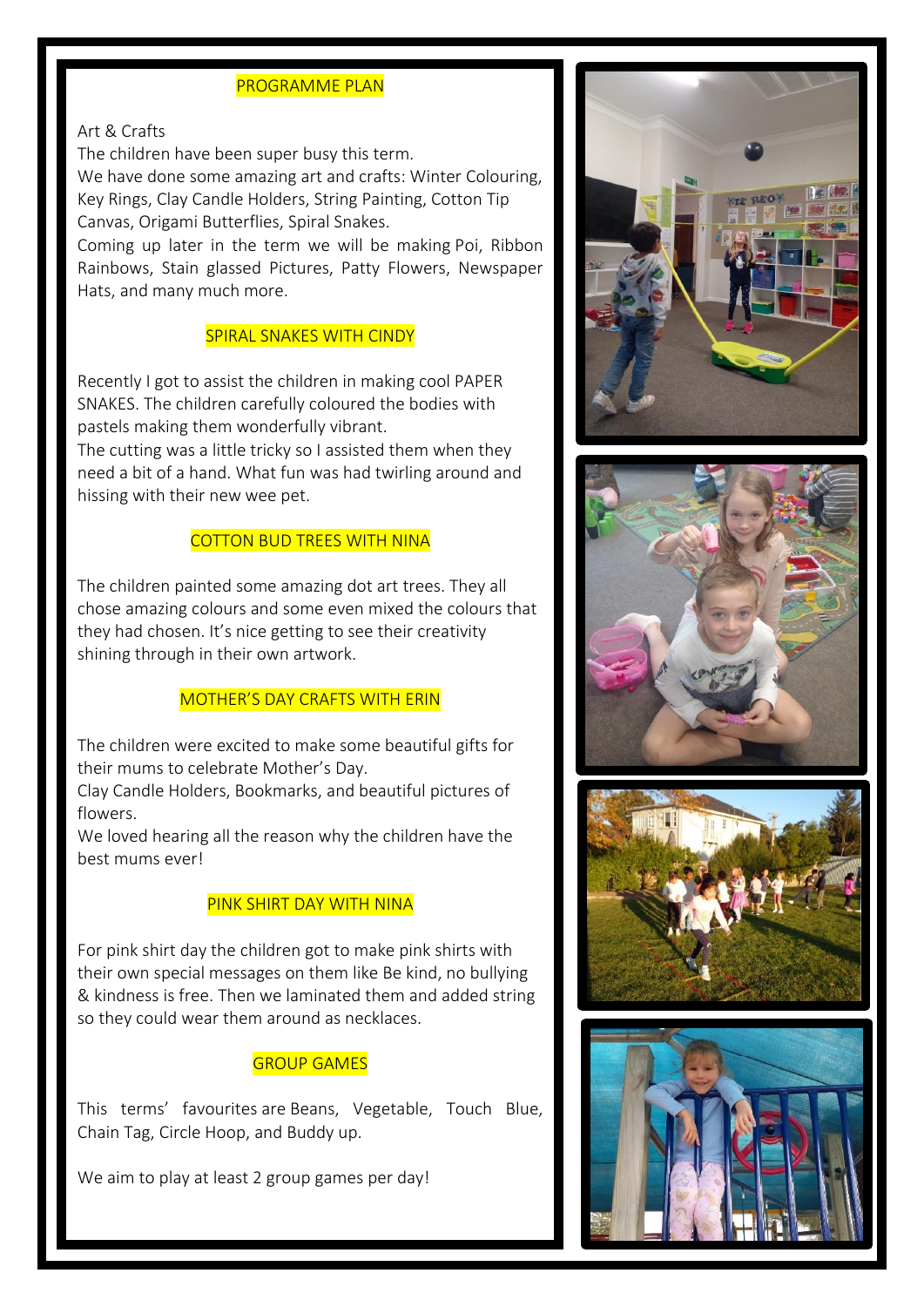### **ACTIVE PLAY**

If the weather permits, we get outside in come capacity each day. Playground, sports equipment in the quad, sports on the field or backyard games on the front lawn.

When we can't get outside, we have been doing yoga, Just Dance, Go Noodle and fast five exercises.

Here a few links you could use at home: <https://www.youtube.com/watch?v=BQ9q4U2P3ig> <https://www.youtube.com/watch?v=fTzXFPh6CPI> <https://www.youtube.com/watch?v=m3402DZvbVU> [https://www.youtube.com/watch?v=gVfgTw\\_W\\_JY](https://www.youtube.com/watch?v=gVfgTw_W_JY)

## **DAILY ROUTINE**



#### Reward – Star of the week.

A huge congratulations to the following children who have so far this term been named the STAR of the WEEK Rayyan, Shania, Marama, Nathan, Annabelle & Chelsea We have been focusing on Mat manners, following instructions and being a kind and caring friend. Fabulous job tamariki

Best wishes from your OHJ Team Erin, Nina, Miya, Jack, Dom, and Cindy